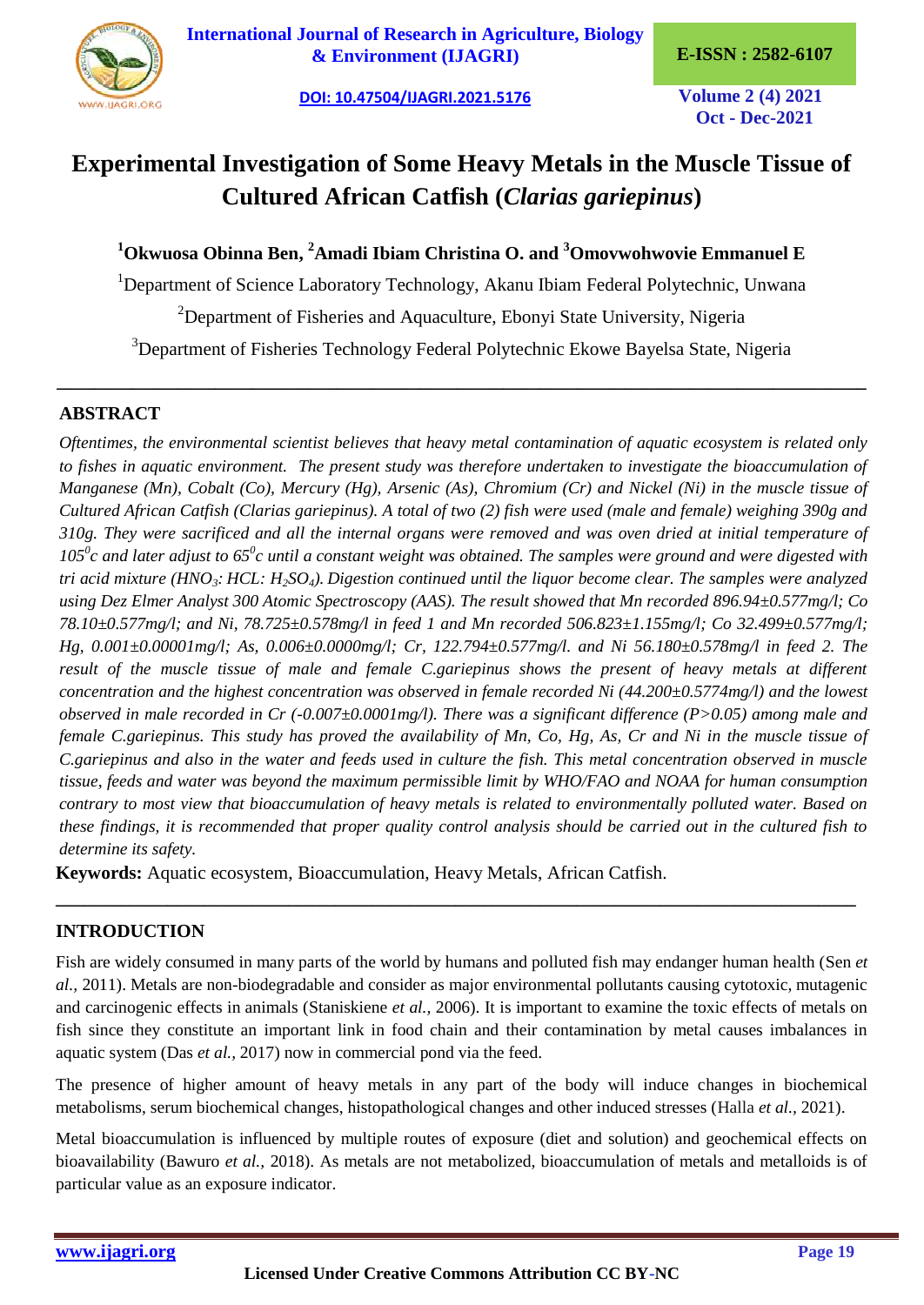#### **International Journal of Research in Agriculture, Biology & Environment [\(ijagri\),](http://www.ijasre.net/) Vol. 2 (4), Oct -Dec - 2021**

Okwuosa, (2011) have shown that the cultured fishes are most patronised (most consumed) due to their availability and price friendliness. It is important to examine the toxic effects of metals on fish since they constitute an important link in food chain and their contamination by metal causes imbalances in aquatic system (Duruibe, *et al.,*2007) now in commercial pond via the feed. Catfish have become the most consumed fish food by man, adequate measures should be taken to avoid accumulating excess heavy metals such Manganese (Mn), Cobalt (Co), Mercury (Hg), Asernic (As), Chronium (Cr) and Nickel (Ni) in the muscle tissue of catfish which is the part of the fish mostly consumed.

## **MATERIALS AND METHODS**

Three hundred (300) fingerlings of a month old were purchased and used for this study. They were evenly distributed in 16 aquaria of 10 liters for easy monitoring. They were sacrificed and oven dried initially at a temperature of  $110^{0c}$ then  $65^{0C}$  until a constant weight was obtained. The sample were grinded and 0.5g of each were collected and were digest with tri-acid mixture (HNO<sub>3</sub>: HClO<sub>4</sub>: H<sub>2</sub>SO<sub>4</sub>: 10: 4:1). Digestion was continued until the liquor becomes clear. The samples were analyzed using Atomic Absorption Spectrophotometer. The results were express in mg/l. Metal per dry weight (AAS). The heavy metal contaminations in the dried samples were estimated after acid digestion, following the standard method of APHA (2017).

## **STATISTICAL ANALYSIS**

Analysis of variance (ANOVA) was used to test for significance different in the levels of heavy metal in the different groups of fishes.

# **RESULT AND ANALYSIS**

The result of Muscle tissue analyzed shows the availability of the studied heavy metals and its bioaccumulation over a period of three months that the investigation lasted according to standard method of APHA (2017). The result showed that Mn recorded 896.94±0.577mg/l; Co 78.10±0.577mg/l and Ni, 78.725±0.578mg/l in feed I and Mn recorded 506.823±1.155mg/l; Co 32.499±0.577mg/l; Hg, 0.001±0.00001mg/l; As, 0.006±0.0000mg/l; Cr, 122.794±0.577mg/l. and Ni 56.180±0.578mg/l in feed II as demonstrated in Figure 2. The result of the muscle tissue of male and female *C.gariepinus* shows the present of heavy metals at different concentration and the highest concentration was observed in female which recorded 44.200±0.5774mg/l of Ni and the lowest observed in male that recorded -0.007±0.0001mg/l Cr as demonstrated in Figure 3.



**Figure 1: Line graph showing Concentration of Heavy Metals in Used Water**

Water = Mn>Ni>Hg>Co>As>Cr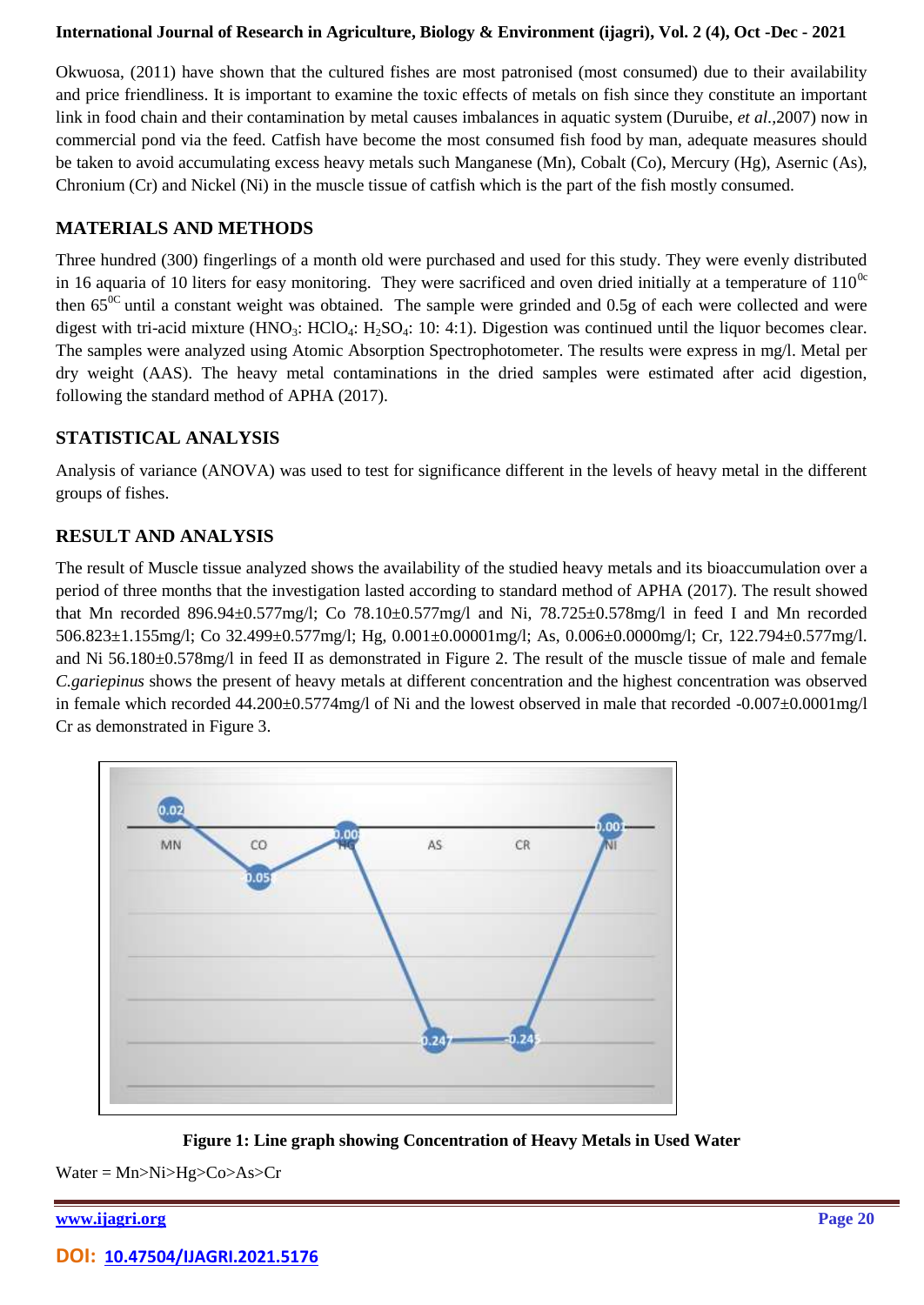

**Figure 2: Line Graph showing the Concentration of Heavy Metals in the feed used to Culture the Catfish** Feed  $I = Mn > Ni > Co > Cr > As > Hg$ 



Feed  $II = Mn > Cr > Ni > Co > As > Hg$ 



**Tissue of Cultured Catfish**

Female = Ni>Co>Mn>As>Hg>Cr

Male= Mn>Ni>As>Co>Hg>Cr Ni

## **DISCUSSION**

Fish have been considered good indicators for heavy metals contamination in aquatic systems. Fish are widely consumed in many parts of the world by humans and polluted fish may endanger human health (Zhang *et al.,* 2007). Heavy metal concentrations in fish muscle tissue can be surmised as one of the most considerable indicators for metal pollution levels in aquaculture. These metals are non-biodegradable and consider as major environmental pollutants causing cytotoxic, mutagenic and carcinogenic effects in animals (More *et al.,* 2003). In human, heavy metals

**[www.ijagri.org](https://ijagri.org/index.php/ijagri/about) Page 21**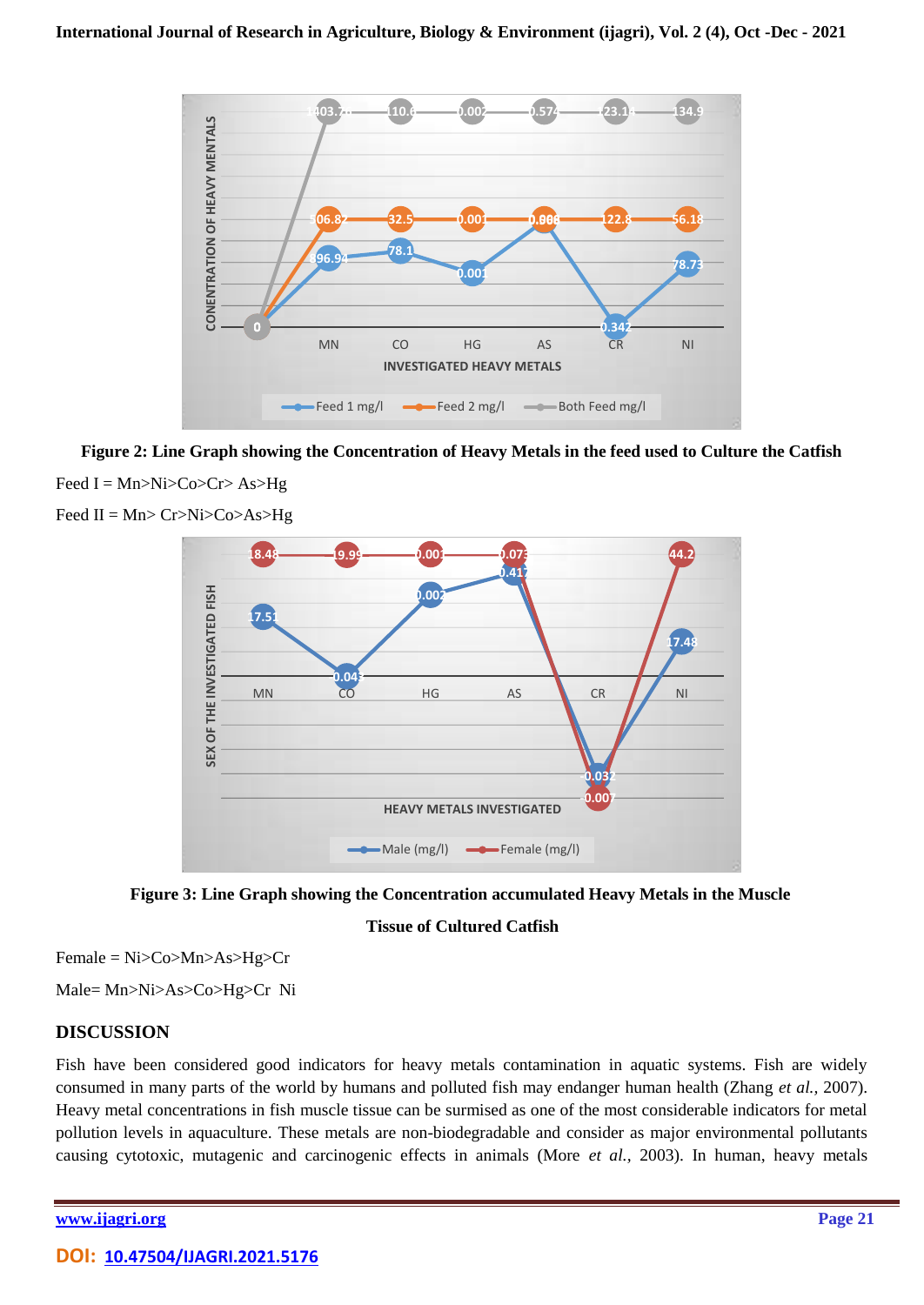#### **International Journal of Research in Agriculture, Biology & Environment [\(ijagri\),](http://www.ijasre.net/) Vol. 2 (4), Oct -Dec - 2021**

accumulation can cause blood and brain related diseases, and it can also affect the function of various body organs such as the liver and kidney.

There was a significant difference (P>0.05) among male and female *C.gariepinus*.

#### **Heavy metals in water**

According to Hidayati *et al.* (2020) maintaining an acceptable water quality is fundamental in aquaculture for maintaining the vitality and optimal growth of the cultured fish. The results of the heavy metals concentrations in the different water sources and fish ponds presented in Figure 1 were compared to USEPA permissible limits (USEPA 1988) for fish ponds water sources and found safe since they were all below the maximum.

#### **Heavy metals in fed feed**

The concentration of some of the investigated heavy metals in fed commercial feed were found beyond the recommended limit of NOAA (2009) hence not safe to feed the fish. In first feed, Mn was 896.94mg/l against the limit that is 400mg/l, Ni 78.73mg/l against 9.90 mg/l, while Co recorded 78.10 against 10.00mg/l. in the second feed, Mn was 506.86mg/l against 400mg/l limit, Cr 122.80mg/l against 7-13mg/l, Ni 56.18mg/l against 9.90mg/l while Co recorded 32.5mg/l against 10.00mg/l. this indicated that both commercial feed used were contaminated hence not safe for fish consumption that will translated to final fish consumers.

#### **Heavy metals concentration in fish muscle tissue**

The concentration of heavy metal in muscle tissue of *C. gariepinus* was found safe since they were not beyond the limit in both the female and male. However, Ni was found, beyond the limit in both while Co was in only female fishes. Co 19.99mg/l against 10.00mg/l Ni was 44.2mg/l against 9.90mg/l in female fish and 17.48mg/l against 9.90mg/l in male fish.

## **CONCLUSION AND RECOMMENDATION**

This study has proved the availability of Mn, Co, Hg, As, Cr and Ni in the muscle tissue of *C.gariepinus* and also in the water and feeds used in the culturing of the fish. This metal concentration observed in muscle tissue, feeds and water was beyond the maximum permissible limit by FAO, FEPA and WHO for human consumption contrary to most view that bioaccumulation of heavy metals is related to environmentally polluted water. Based on these findings, it is recommended that proper quality control analysis should be carried out in the cultured fish to determine it safety before human consumption.

## **REFERENCES**

- APHA (2017). Standard methods for the examination of water and wastewater, 23rd edn. American Public Health Association
- Bawuro, A. A., Voegborlo, R. B. and Adimado, A. A. (2018). Bioaccumulation of heavy metals in some tissues of fish in Lake Geriyo, Adamawa State, Nigeria. J Environ Public Health 2018:1–7. https://doi.org/ 10.1155/2018/1854892
- Das, P.R., Hossain, M.K., Sarker, B.S., Parvin, A., Das, S.S., Moniruzzaman, M. and Saha, B. (2017) Heavy Metals in Farm Sediments, Feeds and Bioaccumulation of Some Selected Heavy Metals in Various Tissues of Farmed *Pangasius hypophthalmus* in Bangladesh. *Fisheris and Aquaculture Journal* 8: 218. doi:10.4172/2150- 3508.1000218
- Duruibe, J. O., Ogwuegbu, M. O. C. and Egwurugwu, J. N.(2007). Heavy metal pollution and human biotoxic effects. *International Journal of Physical Sciences*; 2(5):112-118.
- Halla E. K. El Bahgy1,2 & Hiam Elabd3 and Reham M. Elkorashey (2021). Heavy metals bioaccumulation in marine cultured fish and its probabilistic health hazard *Environmental Science and Pollution Research.,*  https://doi.org/10.1007/s11356-021-13645-8

**[www.ijagri.org](https://ijagri.org/index.php/ijagri/about) Page 22**